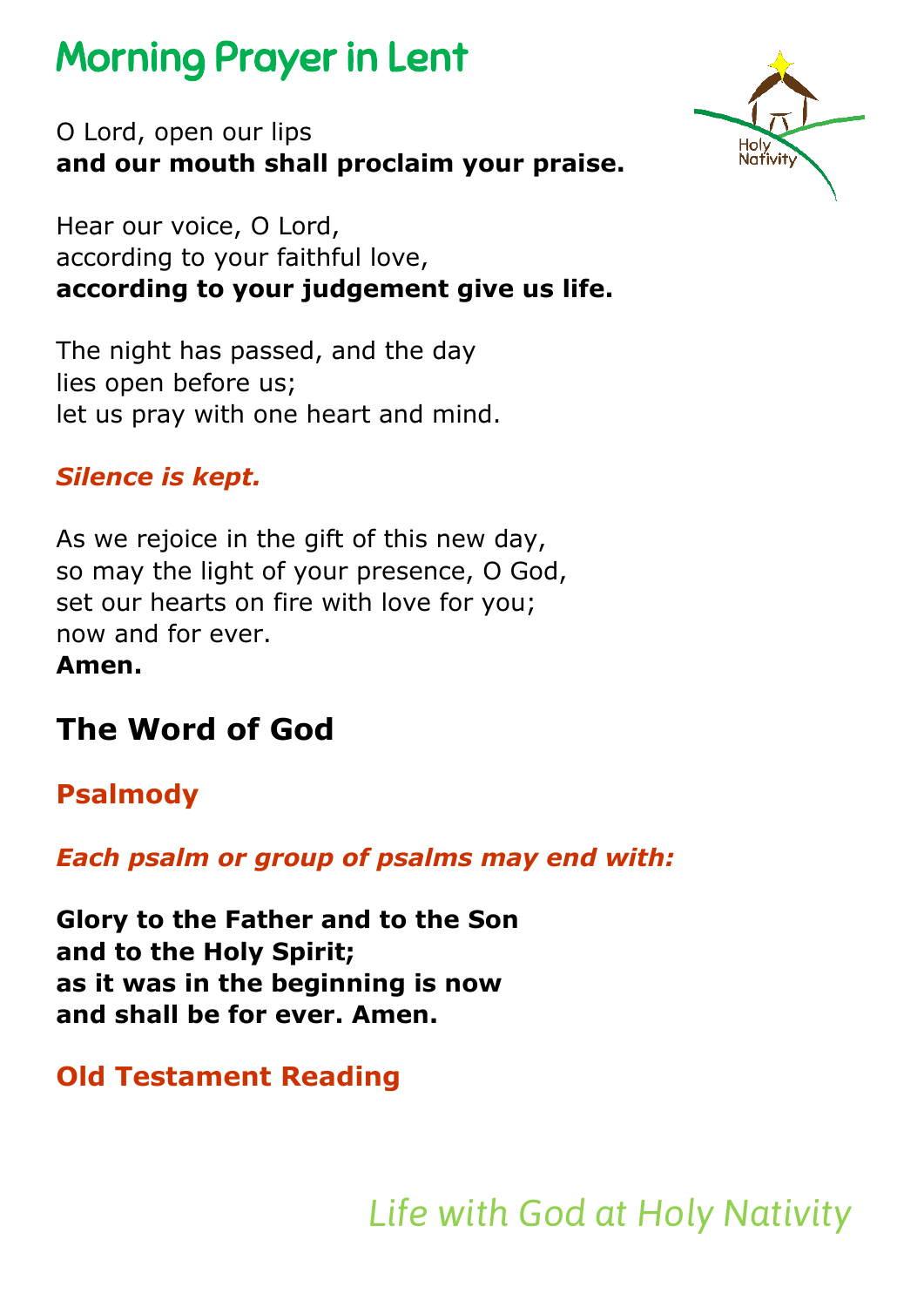# **Canticle**

#### **Full of compassion and mercy and love is God, the Most High, the Almighty.**

Lord Almighty and God of our ancestors, *•* you who made heaven and earth in all their glory:

All things tremble with awe at your presence, *•* before your great and mighty power.

Immeasurable and unsearchable is your promised mercy, *•* for you are God, Most High.

You are full of compassion, long-suffering and very merciful, *•* and you relent at human suffering.

O God, according to your great goodness, *•* you have promised forgiveness for repentance to those who have sinned against you.

The sins I have committed against you *•* are more in number than the sands of the sea.

I am not worthy to look up to the height of heaven, *•* because of the multitude of my iniquities.

And now I bend the knee of my heart before you, *•* imploring your kindness upon me.

I have sinned, O God, I have sinned, *•* and I acknowledge my transgressions.

Unworthy as I am, you will save me, *•* according to your great mercy.

For all the host of heaven sings your praise, *•* and your glory is for ever and ever.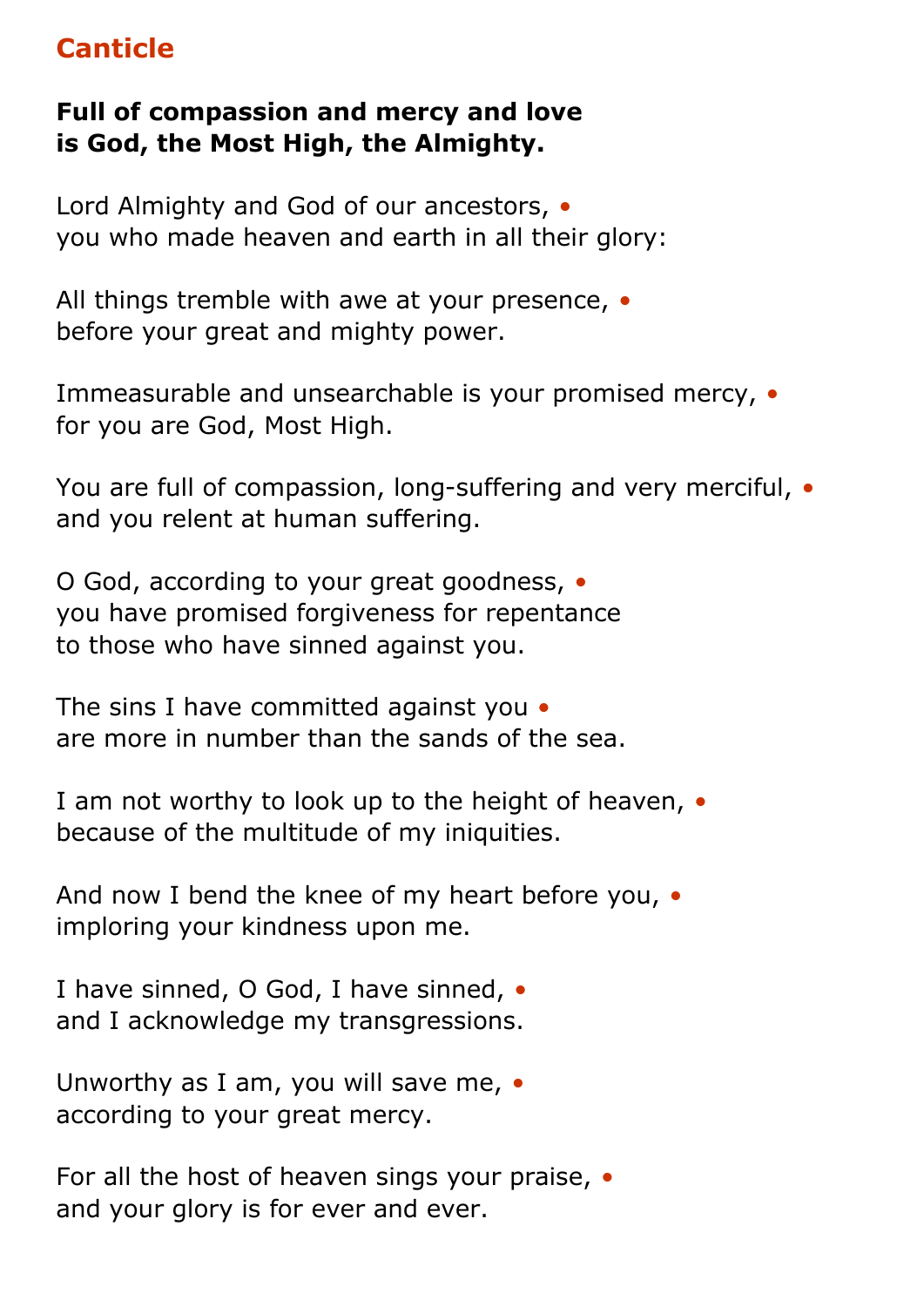**Glory to the Father and to the Son and to the Holy Spirit; as it was in the beginning is now and shall be for ever. Amen.**

**Full of compassion and mercy and love is God, the Most High, the Almighty.** 

**New Testament Reading**

#### *The reading may be followed by silence and a reflection*

To you, O Lord, I lift up my soul; **O my God, in you I trust.** You are the God of my salvation, **To you, O Lord, I lift up my soul.** In you I hope all the day long. **O my God, in you I trust.** Remember, Lord, your compassion and love, for they are from everlasting. **To you, O Lord, I lift up my soul; O my God, in you I trust.**

#### **Gospel Canticle**

#### *The Benedictus*

#### **Christ gave them as a light to the nations that his salvation might reach to the ends of the earth.**

Blessed be the Lord the God of Israel, *•* who has come to his people and set them free.

He has raised up for us a mighty Saviour, *•* born of the house of his servant David.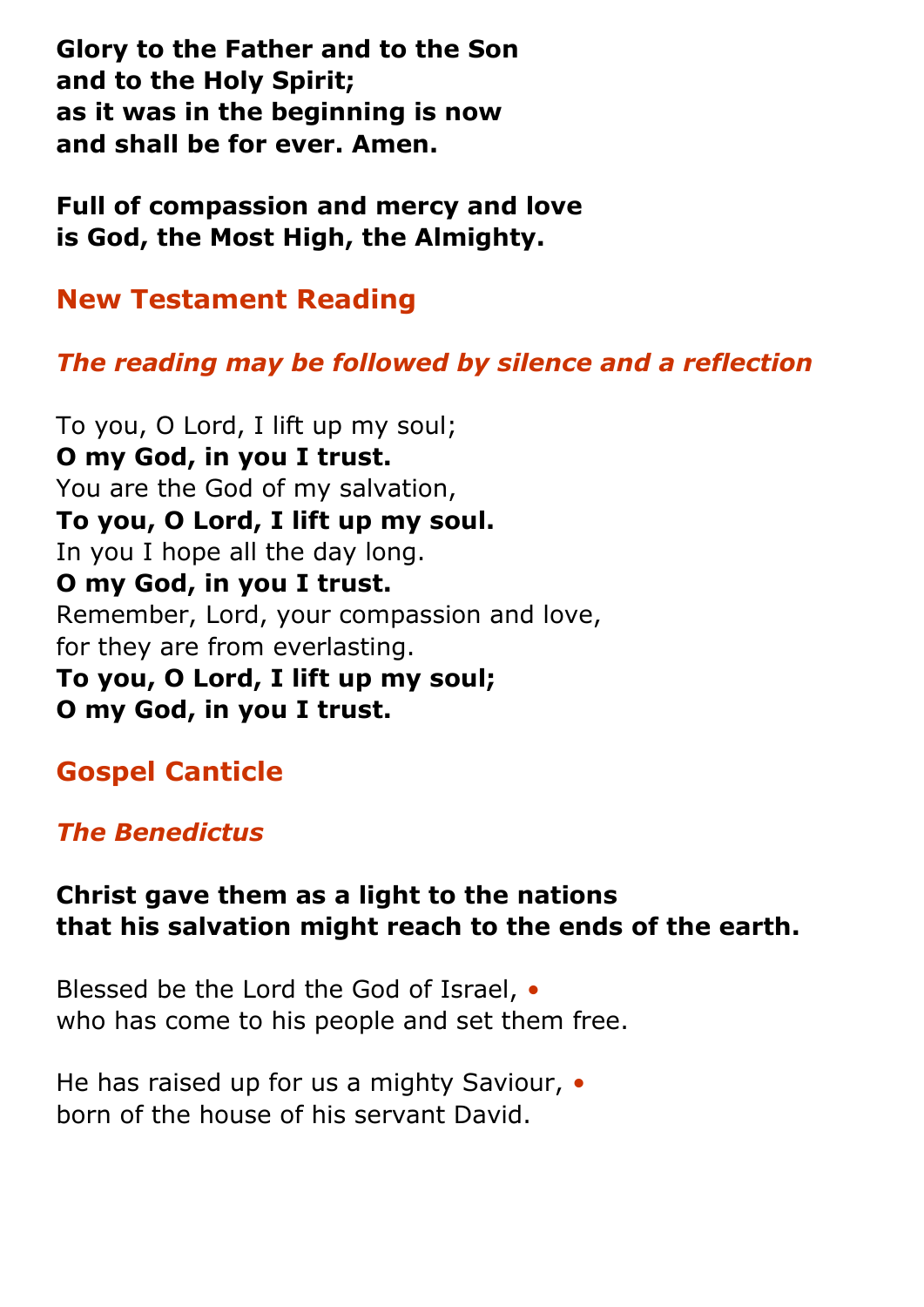Through his holy prophets God promised of old *•* to save us from our enemies, from the hands of all that hate us,

To show mercy to our ancestors, *•* and to remember his holy covenant.

This was the oath God swore to our father Abraham: *•* to set us free from the hands of our enemies,

Free to worship him without fear, *•* holy and righteous in his sight all the days of our life.

And you, child, shall be called the prophet of the Most High, *•* for you will go before the Lord to prepare his way,

To give his people knowledge of salvation *•* by the forgiveness of all their sins.

In the tender compassion of our God *•* the dawn from on high shall break upon us,

To shine on those who dwell in darkness and the shadow of death, *•* and to guide our feet into the way of peace.

*Luke 1.68-79*

**Glory to the Father and to the Son and to the Holy Spirit; as it was in the beginning is now and shall be for ever. Amen.**

**Christ gave them as a light to the nations that his salvation might reach to the ends of the earth.**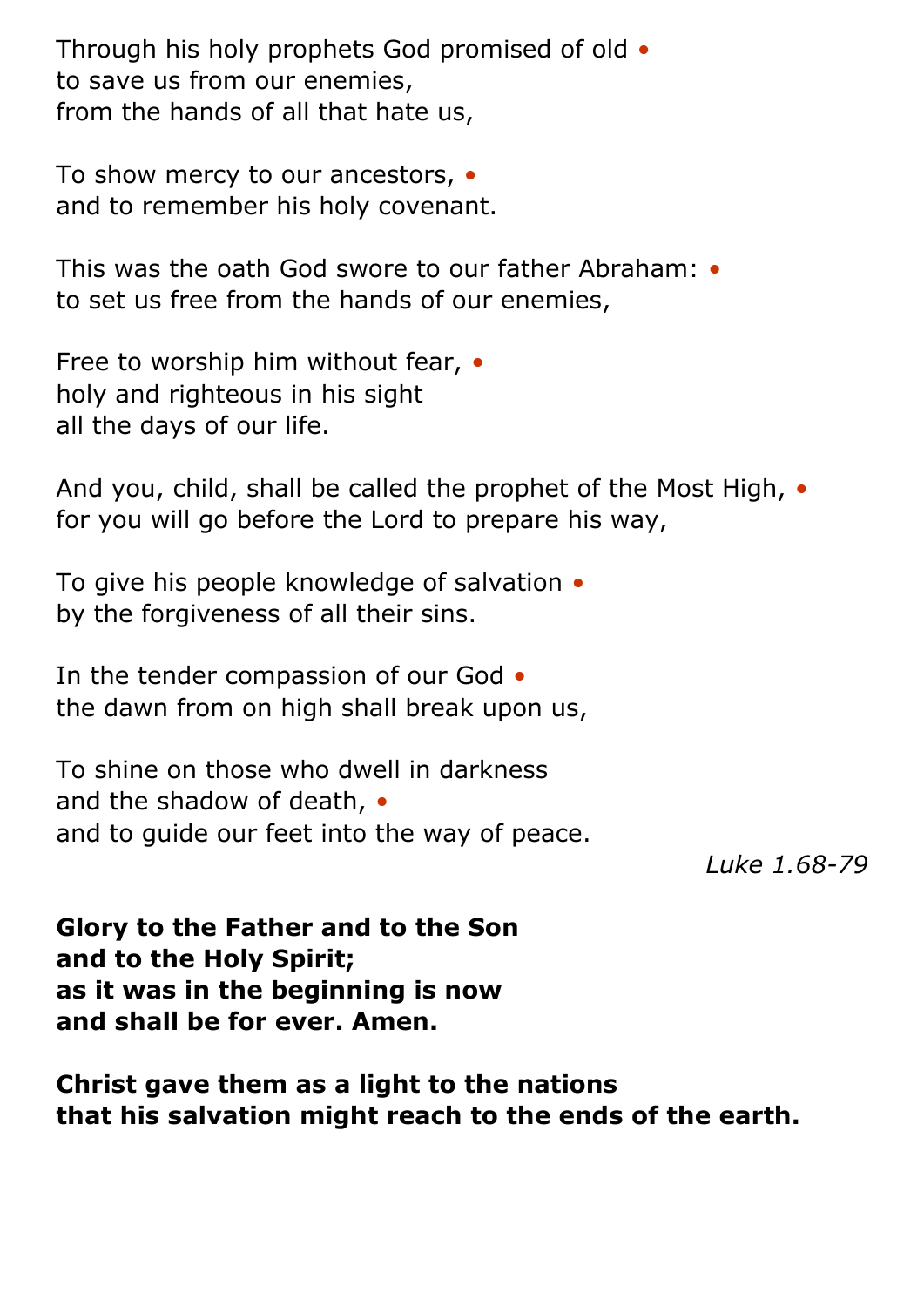# **Prayers of Intercession**

*This response may be used:*

Lord, in your mercy **hear our prayer**

*Silence may be kept.*

## *The Collect of the day or the following is said:*

Almighty and everlasting God, you hate nothing that you have made and forgive the sins of all those who are penitent: create and make in us new and contrite hearts that we, worthily lamenting our sins and acknowledging our wretchedness, may receive from you, the God of all mercy, perfect remission and forgiveness; through Jesus Christ our Lord. **Amen.**